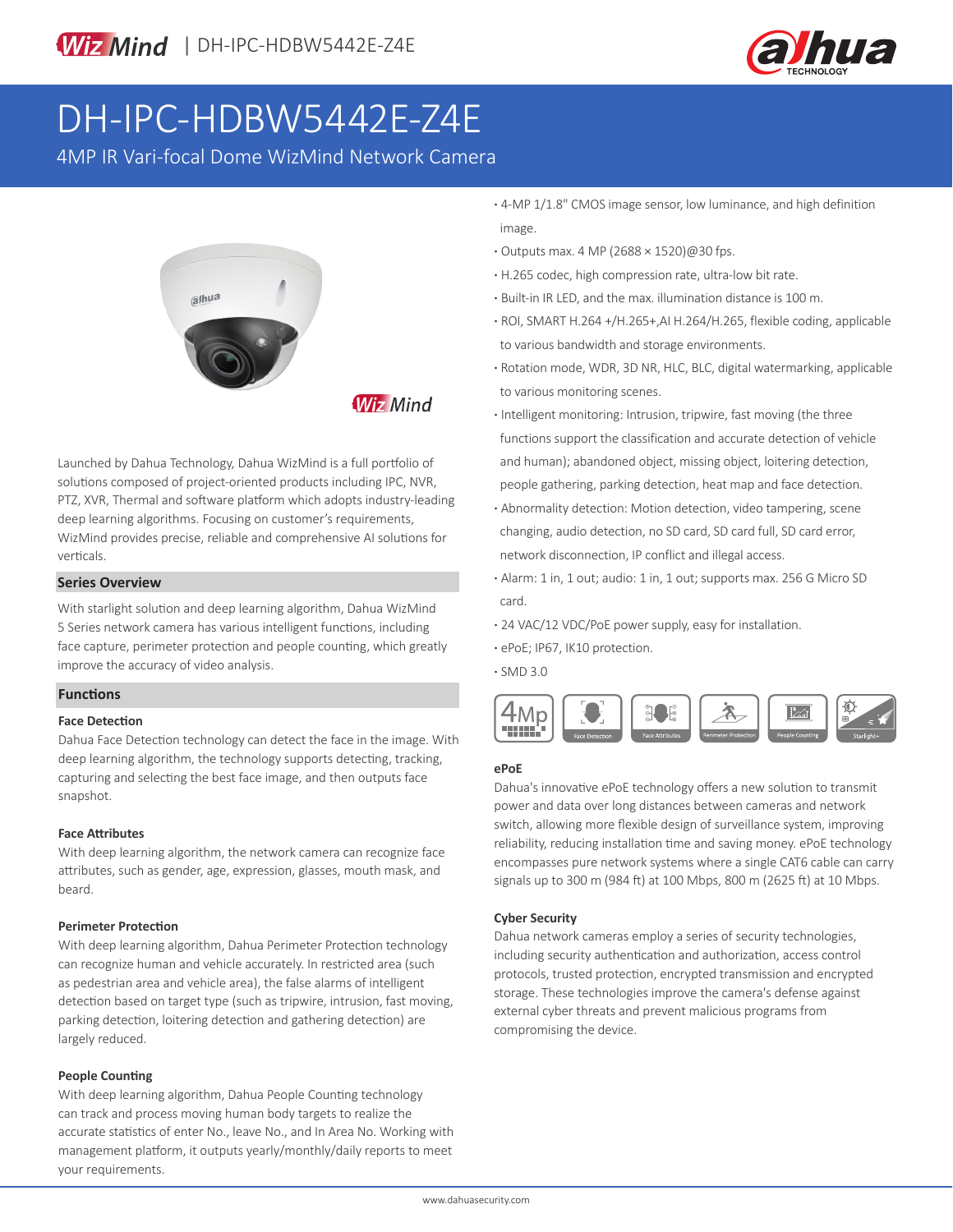# **Protection (IP67, IK10, wide voltage)**

IP67: The camera passes a series of strict test on dust and soak. It has dust-proof function, and the enclosure can works normal after soaking in 1 m deep water for 30 minutes.

IK10: The enclosure can stand the punch more than 5 times from a 5 kg hammer falling from a height of 40 cm (Impact energy is 20J).

Wide voltage: The camera allows ±30% (for some power supplies) input voltage tolerance (wide voltage range), and it is widely applied to outdoor environment with instable voltage.

# **Technical Specification**

#### Camera

| Image Sensor                    |      | 1/1.8" CMOS                                                                               |                       |                     |                     |
|---------------------------------|------|-------------------------------------------------------------------------------------------|-----------------------|---------------------|---------------------|
| Max. Resolution                 |      | 2688 (H) × 1520 (V)                                                                       |                       |                     |                     |
| <b>ROM</b>                      |      | 128MB                                                                                     |                       |                     |                     |
| <b>RAM</b>                      |      | 1GB                                                                                       |                       |                     |                     |
| <b>Scanning System</b>          |      | Progressive                                                                               |                       |                     |                     |
| <b>Electronic Shutter Speed</b> |      | Auto/Manual 1/3 s-1/100,000 s                                                             |                       |                     |                     |
| Min. Illumination               |      | 0.002 lux@F1.6 (Color, 30 IRE)<br>0.0002 lux@F1.6 (B/W, 30 IRE)<br>0 lux (Illuminator on) |                       |                     |                     |
| S/N Ratio                       |      | $>$ 56 dB                                                                                 |                       |                     |                     |
| <b>Illumination Distance</b>    |      | 100 m (328.08 ft)                                                                         |                       |                     |                     |
| Illuminator On/Off Control      |      | Auto; Manual; Zoomprio                                                                    |                       |                     |                     |
| <b>Illuminator Number</b>       |      | 3 (IR LED)                                                                                |                       |                     |                     |
| Pan/Tilt/Rotation Range         |      | Pan: 0°-355°<br>Tilt: 0°-65°<br>Rotation: 0°-355°                                         |                       |                     |                     |
| Lens                            |      |                                                                                           |                       |                     |                     |
| Lens Type                       |      | Motorized vari-focal                                                                      |                       |                     |                     |
| Lens Mount                      |      | Module                                                                                    |                       |                     |                     |
| Focal Length                    |      | 8 mm-32 mm                                                                                |                       |                     |                     |
| Max. Aperture                   |      | F1.6                                                                                      |                       |                     |                     |
| Field of View                   |      | Horizontal: 43°-15°<br>Vertical: 23°-8°<br>Diagonal: 50°-17°                              |                       |                     |                     |
| <b>Iris Control</b>             |      | Hall                                                                                      |                       |                     |                     |
| <b>Close Focus Distance</b>     |      | W: 2.5 m (8.20 ft)<br>T: 6 m (19.69 ft)                                                   |                       |                     |                     |
| <b>DORI</b><br>Distance         | Lens | Detect                                                                                    | Observe               | Recognize           | Identify            |
|                                 | W    | 151.1 m<br>(495.4 ft)                                                                     | 60.7 m<br>(199.1 ft)  | 30.3 m<br>(99.4 ft) | 15.1 m<br>(49.5 ft) |
|                                 | T    | 400.0 m<br>(1312.3 ft)                                                                    | 160.0 m<br>(524.9 ft) | 80.0 m<br>(262.5ft) | 40.0 m<br>(131.2ft) |
| Smart Event                     |      |                                                                                           |                       |                     |                     |

| <b>IVS</b> | Abandoned object; missing object |
|------------|----------------------------------|
| Heat Map   | Yes                              |

# Professional, intelligent

| IVS (Perimeter Protection)     | Intrusion, tripwire, fast moving (the three functions<br>support the classification and accurate detection<br>of vehicle and human); loitering detection, people<br>gathering, and parking detection                                                                                                                                                                                                                                                                                                                                   |  |  |
|--------------------------------|----------------------------------------------------------------------------------------------------------------------------------------------------------------------------------------------------------------------------------------------------------------------------------------------------------------------------------------------------------------------------------------------------------------------------------------------------------------------------------------------------------------------------------------|--|--|
| <b>SMD 3.0</b>                 | Less false alarm, longer detection distance                                                                                                                                                                                                                                                                                                                                                                                                                                                                                            |  |  |
| <b>Face Detection</b>          | Face detection; track; snapshot; snapshot optimization;<br>optimal face snapshot upload; face enhancement; face<br>exposure; face attributes extraction including 6 face<br>attributes (gender, age, glasses, expressions, mask, and<br>beard) and 8 expressions (angry, sad, disgusted, scared,<br>surprised, calm, happy, confused); face snapshot set as<br>face, one-inch photo or custom; 3 snapshot strategies<br>(real-time snapshot, optimization snapshot and quality<br>first); face angle filter; optimization time setting |  |  |
| <b>People Counting</b>         | Tripwire people counting; generating and exporting<br>report (day/month); people counting in area; queue<br>management; 4 rules can be set for tripwire, people<br>counting in area and queue management.                                                                                                                                                                                                                                                                                                                              |  |  |
| Smart Search                   | Work together with Smart NVR to perform refine<br>intelligent search, event extraction and merging to event<br>videos                                                                                                                                                                                                                                                                                                                                                                                                                  |  |  |
| Video                          |                                                                                                                                                                                                                                                                                                                                                                                                                                                                                                                                        |  |  |
| Video Compression              | H.265; H.264; H.264H; H.264B; MJPEG (Only supported<br>by the sub stream)                                                                                                                                                                                                                                                                                                                                                                                                                                                              |  |  |
| <b>Smart Codec</b>             | Smart H.265+; Smart H.264+                                                                                                                                                                                                                                                                                                                                                                                                                                                                                                             |  |  |
| AI Coding                      | AI H.265; AI H.264                                                                                                                                                                                                                                                                                                                                                                                                                                                                                                                     |  |  |
| Video Frame Rate               | Main stream: 2688 × 1520@ (1-25/30 fps)<br>Sub stream: D1@ (1-25/30 fps)<br>Third stream: 1080p@ (1-25/30 fps)<br>*The values above are the max. frame rates of each<br>stream; for multiple streams, the values will be subjected<br>to the total encoding capacity.                                                                                                                                                                                                                                                                  |  |  |
| <b>Stream Capability</b>       | 3 streams                                                                                                                                                                                                                                                                                                                                                                                                                                                                                                                              |  |  |
| Resolution                     | 2688 × 1520; 2304 × 1296; 1080p (1920 × 1080); 1.3M<br>(1280 × 960); 720p (1280 × 720); D1 (704 × 576/704 ×<br>480); VGA (640 × 480); CIF (352 × 288/352 × 240)                                                                                                                                                                                                                                                                                                                                                                        |  |  |
| <b>Bit Rate Control</b>        | CBR/VBR                                                                                                                                                                                                                                                                                                                                                                                                                                                                                                                                |  |  |
| Video Bit Rate                 | H.264: 3 kbps-20480 kbps<br>H.265: 3 kbps-20480 kbps                                                                                                                                                                                                                                                                                                                                                                                                                                                                                   |  |  |
| Day/Night                      | Auto (ICR)/Color/B/W                                                                                                                                                                                                                                                                                                                                                                                                                                                                                                                   |  |  |
| <b>BLC</b>                     | Yes                                                                                                                                                                                                                                                                                                                                                                                                                                                                                                                                    |  |  |
| HLC                            | Yes                                                                                                                                                                                                                                                                                                                                                                                                                                                                                                                                    |  |  |
| <b>WDR</b>                     | 140 dB                                                                                                                                                                                                                                                                                                                                                                                                                                                                                                                                 |  |  |
| Scene Self-adaptation<br>(SSA) | Yes                                                                                                                                                                                                                                                                                                                                                                                                                                                                                                                                    |  |  |
| White Balance                  | Auto; natural; street lamp; outdoor; manual; regional<br>custom                                                                                                                                                                                                                                                                                                                                                                                                                                                                        |  |  |
| Gain Control                   | Auto; Manual                                                                                                                                                                                                                                                                                                                                                                                                                                                                                                                           |  |  |
| <b>Noise Reduction</b>         | 3D <sub>NR</sub>                                                                                                                                                                                                                                                                                                                                                                                                                                                                                                                       |  |  |
| <b>Motion Detection</b>        | OFF/ON (4 areas, rectangular)                                                                                                                                                                                                                                                                                                                                                                                                                                                                                                          |  |  |
| Region of Interest (RoI)       | Yes (4 areas)                                                                                                                                                                                                                                                                                                                                                                                                                                                                                                                          |  |  |
| Image Stabilization            | Electronic Image Stabilization (EIS)                                                                                                                                                                                                                                                                                                                                                                                                                                                                                                   |  |  |
| Defog                          | Yes                                                                                                                                                                                                                                                                                                                                                                                                                                                                                                                                    |  |  |
| <b>Image Rotation</b>          | 0°/90°/180°/270° (Support 90°/270° with 4M resolution<br>and lower)                                                                                                                                                                                                                                                                                                                                                                                                                                                                    |  |  |
| Mirror                         | Yes                                                                                                                                                                                                                                                                                                                                                                                                                                                                                                                                    |  |  |
| <b>Privacy Masking</b>         | 8 areas                                                                                                                                                                                                                                                                                                                                                                                                                                                                                                                                |  |  |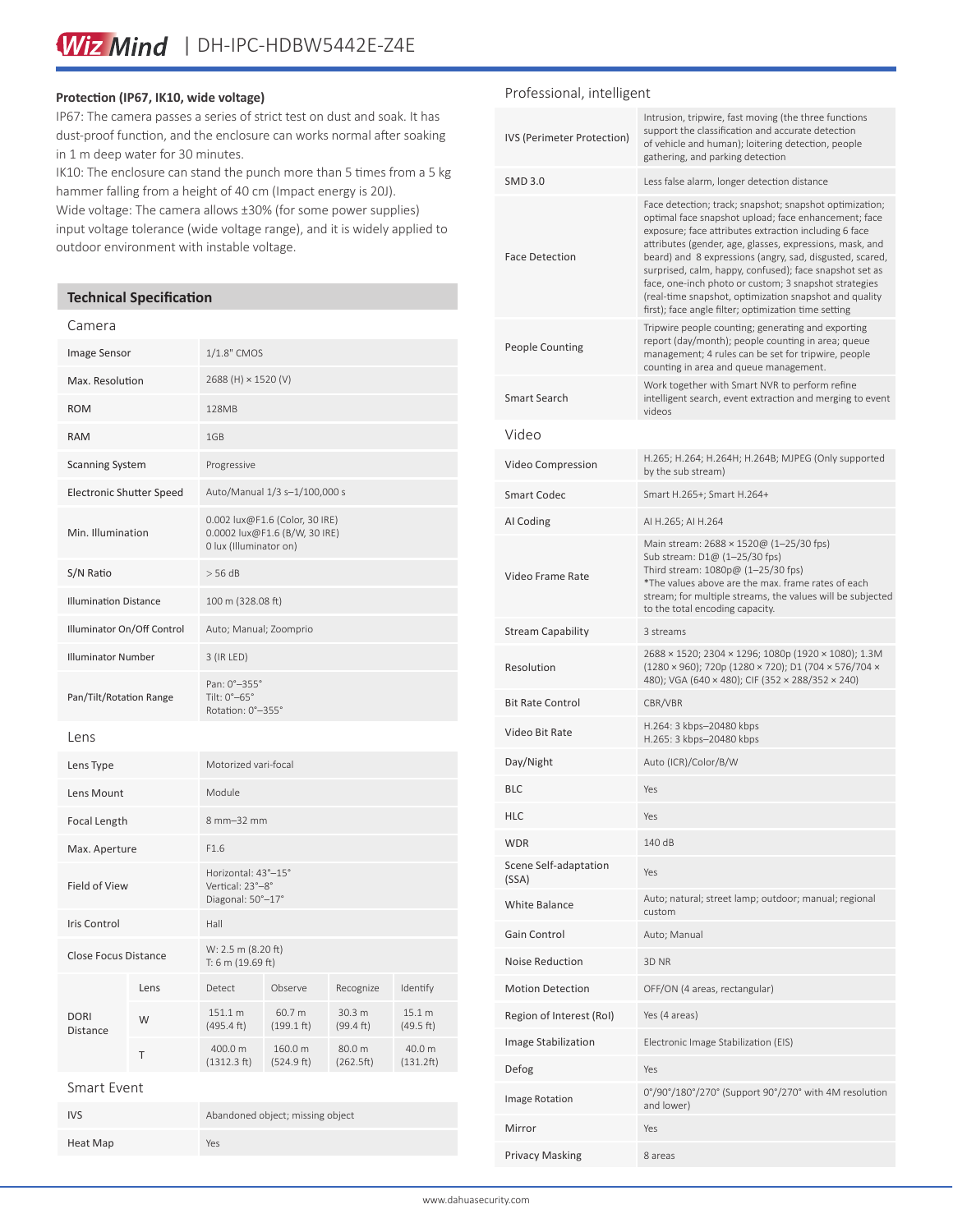# Wiz Mind | DH-IPC-HDBW5442E-Z4E

| Audio                        |                                                                                                                                                                                                                                                                                                                                                                                                                                                          |  |  |
|------------------------------|----------------------------------------------------------------------------------------------------------------------------------------------------------------------------------------------------------------------------------------------------------------------------------------------------------------------------------------------------------------------------------------------------------------------------------------------------------|--|--|
| Audio Compression            | PCM; G.711a; G.711Mu; G.726; G.723                                                                                                                                                                                                                                                                                                                                                                                                                       |  |  |
| Alarm                        |                                                                                                                                                                                                                                                                                                                                                                                                                                                          |  |  |
| Alarm Event                  | No SD card; SD card full; SD card error; network<br>disconnection; IP conflict; illegal access; motion<br>detection; video tampering; tripwire; intrusion; fast<br>moving; abandoned object; missing object; loitering<br>detection; people gathering; parking detection; scene<br>changing; audio detection; defocus detection; external<br>alarm; face detection; SMD; people counting in area; stay<br>detection; people counting; security exception |  |  |
| Network                      |                                                                                                                                                                                                                                                                                                                                                                                                                                                          |  |  |
| Network Port                 | RJ-45 (10/100 Base-T)                                                                                                                                                                                                                                                                                                                                                                                                                                    |  |  |
| SDK and API                  | Yes                                                                                                                                                                                                                                                                                                                                                                                                                                                      |  |  |
| <b>Cyber Security</b>        | Video encryption; firmware encryption; configuration<br>encryption; Digest; WSSE; account lockout; security logs;<br>IP/MAC filtering; generation and importing of X.509<br>certification; syslog; HTTPS; 802.1x; trusted boot; trusted<br>execution; trusted upgrade                                                                                                                                                                                    |  |  |
| Network Protocol             | IPv4; IPv6; HTTP; HTTPS; TCP; UDP; ARP; RTP; RTSP; RTCP;<br>RTMP; SMTP; FTP; SFTP; DHCP; DNS; DDNS; QoS; UPnP;<br>NTP; Multicast; ICMP; IGMP; NFS; SAMBA; PPPoE; 802.1x;<br><b>SNMP</b>                                                                                                                                                                                                                                                                  |  |  |
| Interoperability             | ONVIF (Profile S/Profile G/Profile T); CGI; Milestone; P2P                                                                                                                                                                                                                                                                                                                                                                                               |  |  |
| User/Host                    | 20 (Total bandwidth: 80 M)                                                                                                                                                                                                                                                                                                                                                                                                                               |  |  |
| Storage                      | FTP; SFTP; Micro SD card (support max. 256 GB); NAS                                                                                                                                                                                                                                                                                                                                                                                                      |  |  |
| <b>Browser</b>               | IE: IE 8 and later<br>Chrome<br>Firefox<br>Safari: Safari 12 and later                                                                                                                                                                                                                                                                                                                                                                                   |  |  |
| Management Software          | Smart PSS; DSS; DMSS                                                                                                                                                                                                                                                                                                                                                                                                                                     |  |  |
| <b>Mobile Client</b>         | iOS; Android                                                                                                                                                                                                                                                                                                                                                                                                                                             |  |  |
| Certification                |                                                                                                                                                                                                                                                                                                                                                                                                                                                          |  |  |
| Certifications               | CE-LVD: EN60950-1;<br>CE-EMC: Electromagnetic Compatibility Directive<br>2014/30/EU;<br>FCC: 47 CFR FCC Part 15, Subpart B;<br>UL/CUL: UL60950-1; CAN/CSA C22.2 No.60950-1-07                                                                                                                                                                                                                                                                            |  |  |
| Port                         |                                                                                                                                                                                                                                                                                                                                                                                                                                                          |  |  |
| Audio Input                  | 1 channel (terminal)                                                                                                                                                                                                                                                                                                                                                                                                                                     |  |  |
| <b>Audio Output</b>          | 1 channel (terminal)                                                                                                                                                                                                                                                                                                                                                                                                                                     |  |  |
| Alarm Input                  | 1 channel in: 5 mA 3V-5 VDC                                                                                                                                                                                                                                                                                                                                                                                                                              |  |  |
| Alarm Output                 | 1 channel out: 300 mA 12 VDC                                                                                                                                                                                                                                                                                                                                                                                                                             |  |  |
| Power                        |                                                                                                                                                                                                                                                                                                                                                                                                                                                          |  |  |
| Power Supply                 | 12 VDC/24 VAC/PoE (802.3af)/ePoE                                                                                                                                                                                                                                                                                                                                                                                                                         |  |  |
| Power Consumption            | Basic: 4.9 W (12 VDC); 5.1 W (24 VAC); 5.2 W (PoE)<br>Max. (H.265+three streams+intelligence on+IR on): 12.4<br>W (12 VDC); 11.9 W (24 VAC); 11.6 W (PoE)                                                                                                                                                                                                                                                                                                |  |  |
| Environment                  |                                                                                                                                                                                                                                                                                                                                                                                                                                                          |  |  |
| <b>Operating Temperature</b> | $-30$ °C to +60 °C (-22 °F to +140 °F)                                                                                                                                                                                                                                                                                                                                                                                                                   |  |  |
| <b>Operating Humidity</b>    | $\leq 95\%$                                                                                                                                                                                                                                                                                                                                                                                                                                              |  |  |
| Storage Temperature          | -30 °C to +60 °C (-22 °F to +140 °F)                                                                                                                                                                                                                                                                                                                                                                                                                     |  |  |

Protection IP67; IK10

# Structure

| Casing                    | Metal + plastic                                    |
|---------------------------|----------------------------------------------------|
| <b>Product Dimensions</b> | $\phi$ 159.1 mm × 118.1 mm ( $\phi$ 6.26" × 4.65") |
| Net Weight                | 950 g (2.09 lb)                                    |
| Gross Weight              | 1200 g (2.65 lb)                                   |

# **Ordering Information**

| Type        | Model                 | Description                                            |
|-------------|-----------------------|--------------------------------------------------------|
| 4MP Camera  | DH-IPC-HDBW5442FP-74F | 4MP IR Vari-focal Dome WizMind<br>Network Camera, PAL  |
|             | DH-IPC-HDBW5442FN-74F | 4MP IR Vari-focal Dome WizMind<br>Network Camera, NTSC |
|             | <b>PFA138</b>         | <b>Junction Box Bracket</b>                            |
|             | PFB210W               | Wall Mount Bracket                                     |
|             | PFB300C               | Ceiling Mount Bracket                                  |
|             | <b>PFA152-F</b>       | Pole Mount Bracket                                     |
| Accessories | PFB201C               | In-ceiling Mount Bracket                               |
|             | <b>PFA101</b>         | Mount Adapter                                          |
|             | <b>PFM321D</b>        | 12 VDC 1A Power Adapter                                |
|             | LR1002-1ET/1EC        | Single-port Long Reach Ethernet<br>over Coax Extender  |
|             | <b>PFM900-F</b>       | Integrated Mount Tester                                |

# **Accessories**

# Optional:



PFA138 Junction Box Bracket



PFB210W Wall Mount Bracket

PFB300C



PFA152-E Pole Mount Bracket



PFM321D 12 VDC 1A Power Adapter

PFB201C



LR1002-1ET/1EC Single-port Long Reach Ethernet Over Coax Extender

Ceiling Mount Bracket



PFA101 Mount Adapter



PFM900-E Integrated Mount Tester

In-ceiling Mount Bracket